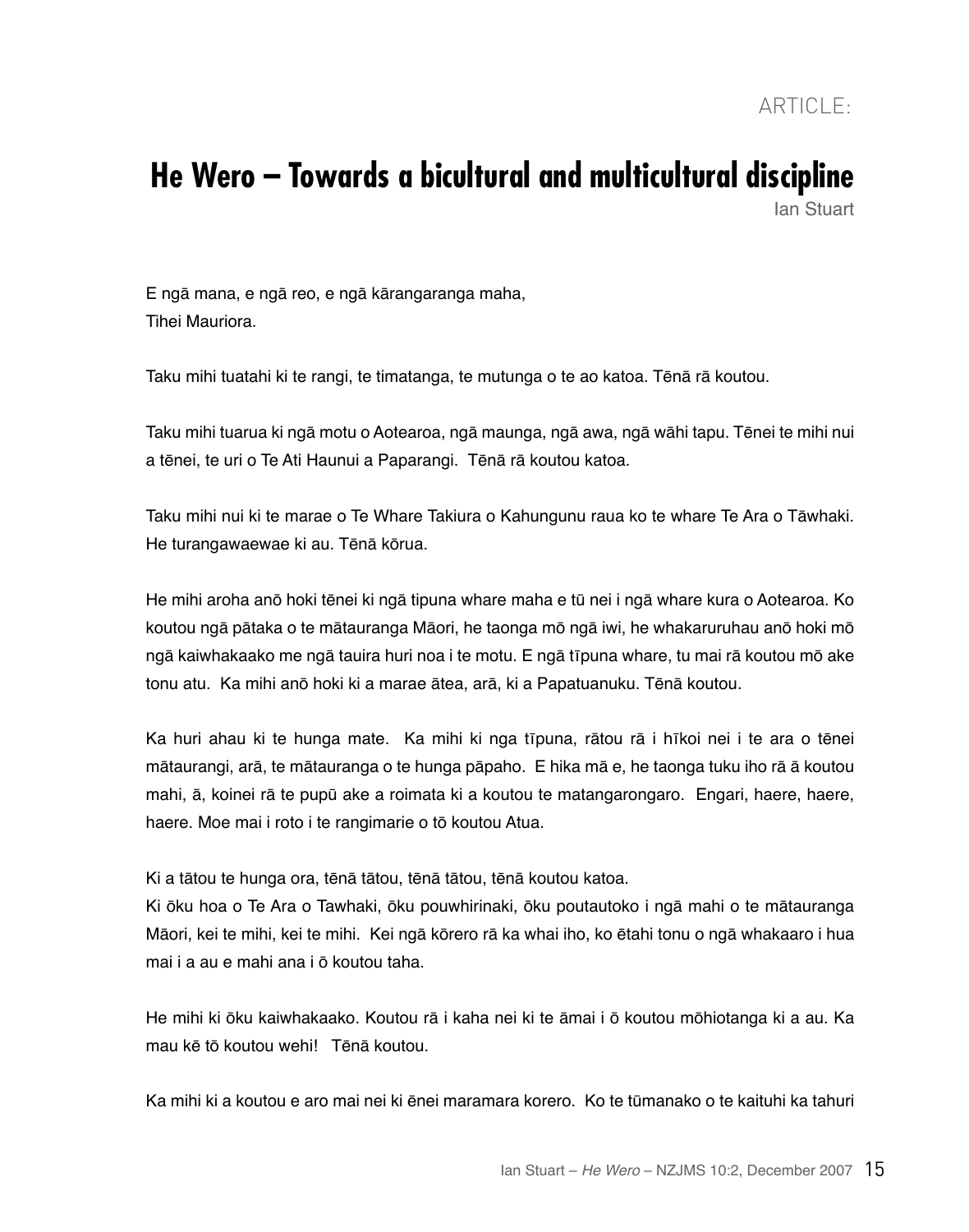mai koutou ki te whakawaewae, ki te whakaringaringa i tēnei kaupapa. Nā reira, koutou rā e te hunga mātauranga, anei rā te wero. Tīkina mai te taki! Tēnā koutou.

Anei rā te kōrero a Ihenga o Te Arawa, arā, ko Ihenga te mokopuna a Tama Te Kapua. 'Kei muri i te awe kapara he tangata kē, mōna te ao, he mā.' He whakatauāki tēnei, ā, ki a au nei, he kupu poropiti anō hoki tēnei nā Ihenga. Kua mārama nei tātou ki te wero a tērā kōrero rongonui a Ihenga, ko tā tātou i te rā tonu nei, he whakarerekē i te ao!

Nā, kua takoto nei te taki, ka huri ahau ki te reo o Te Ao Mārama, arā, ki te reo o te tangata kei muri i te awe kapara.

The whakatauāki I have used as a challenge to New Zealand's Media Studies community says; Shadowed behind the tattooed face a stranger stands, he who owns the earth, and is white. It was said by Ihenga, the grandson of Tama Te Kapua of Te Arawa. In New Zealand in this time, it appears that the prophecy is true. The white races, (i.e. non-Māori or Pākehā) have control of the world. This is also largely true of academia, and of the discipline of Media Studies. It is a product of western cultures, in its forms of communication, its theories, its explanations and interpretations. As such, Media Studies is mono-cultural. My challenge to this discipline is simple: become bicultural and then multicultural. In this way I believe we will develop a New Zealand approach to Media Studies, and make a significant contribution to our understandings of the world in which we find ourselves, not only New Zealand, but globally.

Currently we have a bicultural and multicultural media-scape in Aotearoa. There is a healthy Māori media operating in print, radio and television. There is Pacific Island radio and Chinese-language newspapers, as well as Pacific, Asian and Māori programming pepperpotted throughout what is generally regarded as the Mainstream Media. What we have in New Zealand is no longer a single cultural monolithic set of "consciousness industries" (Enzenberger 1962), it has become a bicultural and multicultural media-scape.

But the academic discipline studying this diverse media-scape is mono-cultural. It is to this issue that I address this challenge. This challenge is to examine and change the academic forms – the western methodologies we all operate under - to become bicultural, and from that platform to institute a major New Zealand research programme, using epistemologies and methodologies drawn from all cultures in Aotearoa/New Zealand, which examine the cultural interactions of our developing multicultural mass communication system.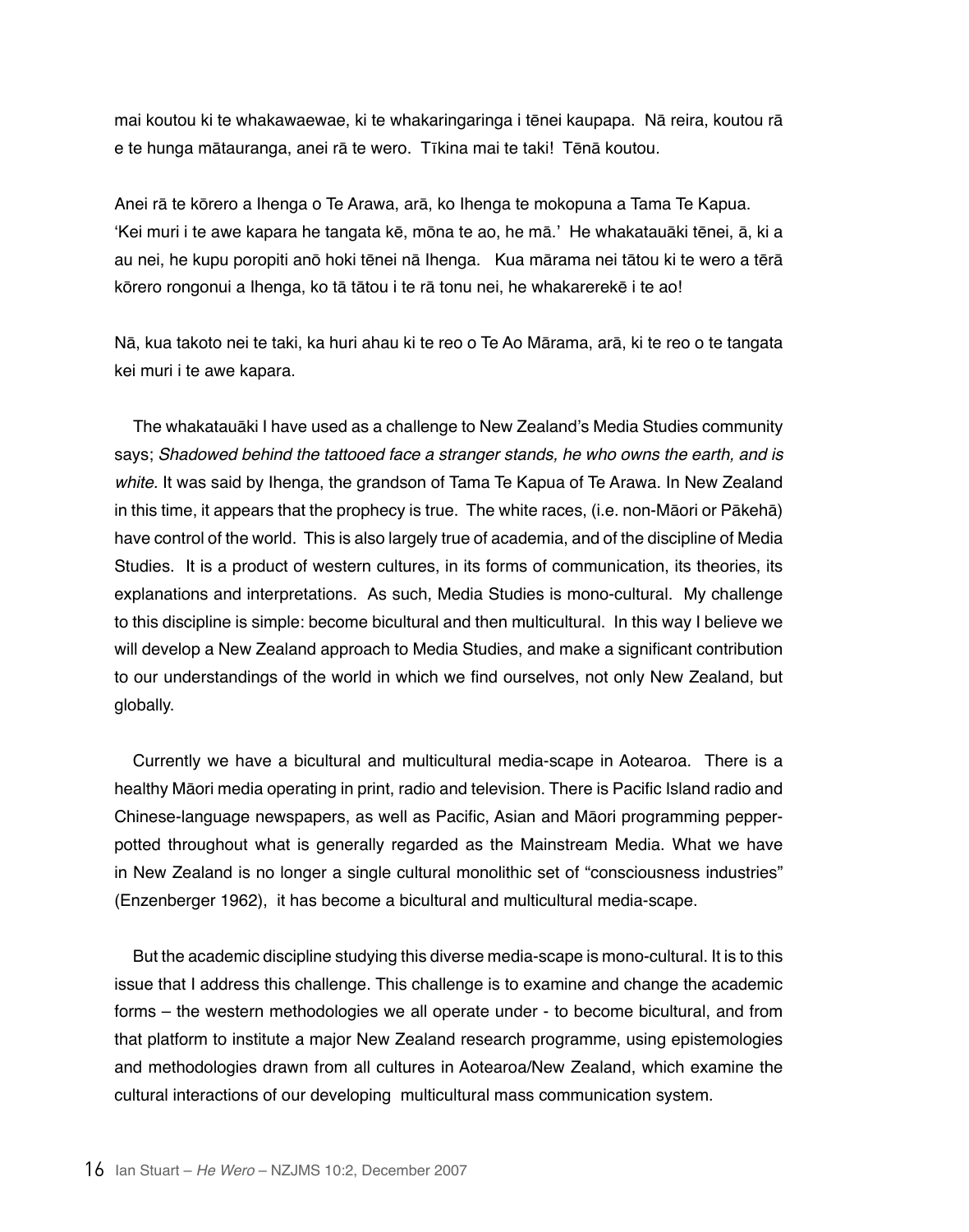Fundamentally, I am problematizing New Zealand's Media Studies by suggesting that every question has more than one possible answer; every situation has more than one possible explanation, drawing on explanations from more than one culture; every question, every critique, every criticism, rather than challenging validity, is a site for research, a departure point for new theorising. I am suggesting that instead of relying on our westernderived conventions for speaking and presenting information, the way forward is to listen to the different ways of discussing these issues, of answering questions and of doing research. It is in the exploration of the issues I raise that Media Studies in New Zealand will become bi- and multicultural. Therefore, this paper asks many questions, to raise issues which need discussion, debate and research, rather than supplying answers. It is a challenge – a wero - rather than a set of answers. I would argue that the answers can only be found by opening the discourse to other cultures; finding the answers in a bi- and multicultural discourse.

Some approaches to the topic of biculturalism and multiculturalism have begun by defining these two terms. I will give a brief account shortly. However, I would argue that the nature and operation of biculturalism in any given context is to be discussed and negotiated amongst those people involved in each context. For one culture to define biculturalism, as has happened in several fora in Aotearoa/New Zealand, is the exercise of power over the other culture, and inherently mono-cultural. If biculturalism is to be discussed and negotiated within each context, then setting the conventions for such a discussion must be an exercise in biculturalism in itself. To only allow the conventions for speaking and presentation from one culture is to act mono-culturally. Therefore, the first step along the bicultural path is to decide the conventions of the debate – my first challenge to the western-derived academic culture we work under.

Consequently, this piece has been deliberately constructed using a whaikōrero form and format. As I began to write this, I realised that my challenge to academia for being monocultural was framed as a discursive essay - an institutional form which is drawn from the mono-cultural western academic models. Because it draws on presentation forms from both Māori and New Zealand's European-derived cultures, the English language section of this piece can be read as an essay. But it is predominantly written as a whaikōrero, and should be read as such. In that it does incorporate some western-derived forms, it is a (perhaps hesitant) attempt at a bicultural written form.

As a whaikōrero, I have chosen the kawa known as tau utuutu, which means the first speaker in any situation comes from the Tangata whenua, the second from the manuhiri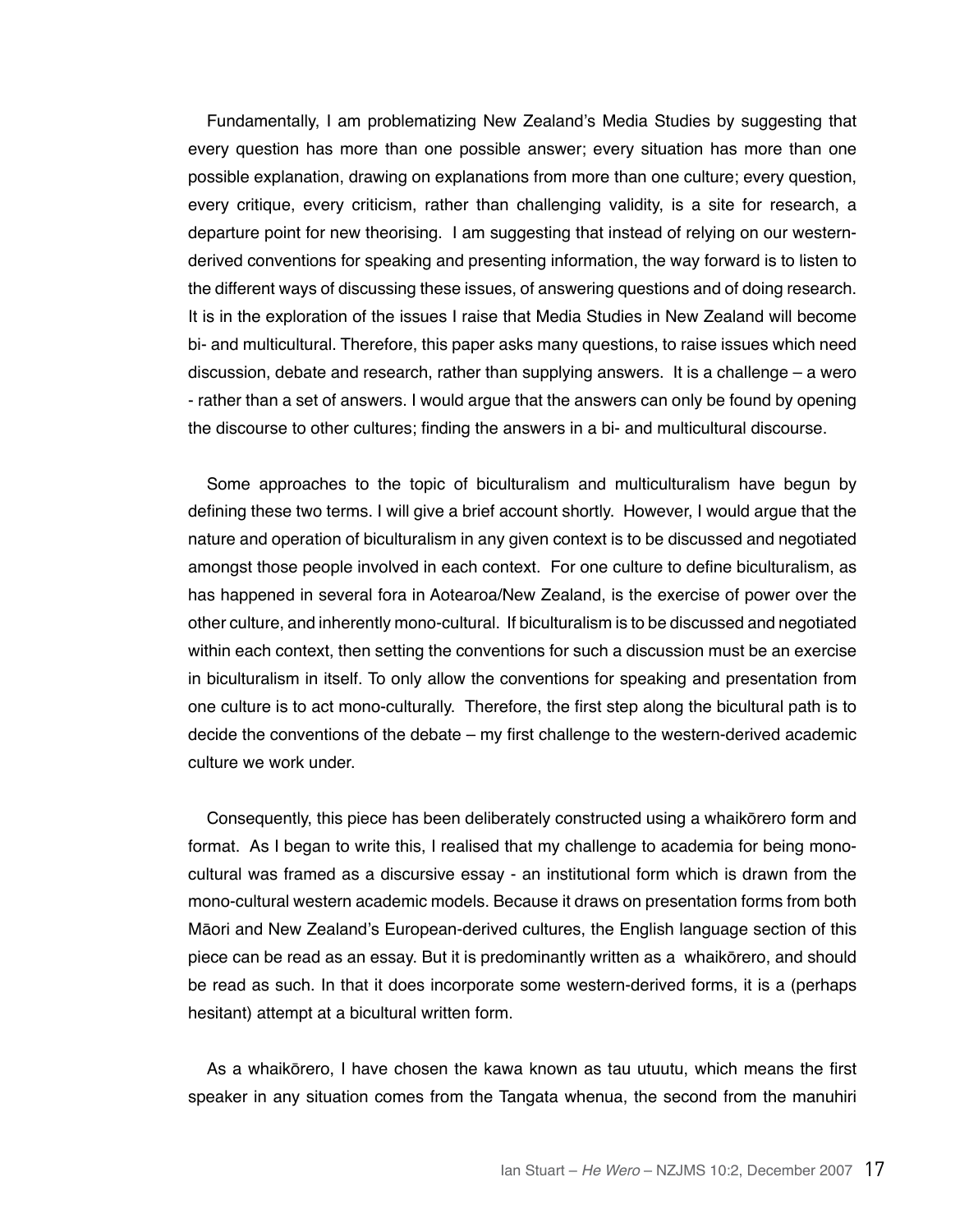side of the paepae, back to the tangata whenua, and so on, backwards and forwards across the domain of conflict, in controlled debate and discussion. This is a form close to a westernderived debating style, and therefore more accessible to everyone. And because it is close to a western debating style, it allows for people to enter the debate using their own culturallybased discussion forms.

I want to begin by defining biculturalism as a concept of shared power. The statement "New Zealand is a bicultural country" is a political statement, about who has power in this country. The statement "New Zealand is a multicultural country", is a sociological/anthropological descriptive statement. Both of these statements are valid, and, because they are from different contexts, they are not oppositional statements. Both demand responses, and becoming bicultural is the first step on the path to multiculturalism. Accepting biculturalism demands sharing power between Māori and Pākehā. Once biculturalism is achieved, it is a smaller step to multiculturalism, as it is an extension of biculturalism.

 Arguments for biculturalism are reasonably easy to formulate. Firstly, the free practice of one's own culture, without undue influence or pressure, is a basic human right. That right has never been overruled by the influx of other peoples and other cultures into New Zealand. Immigrants were welcomed here by the tipuna, as long as they respected Māori culture. Māori hold this position today.

Secondly, Article Two of the Treaty of Waitangi guarantees Māori total control over their taonga. Culture is considered a taonga, in fact it is taonga tuku iho, and therefore Māori have a guaranteed right to practice their own culture in New Zealand. If that right accrues to Māori then it also accrues to Pākehā, as Treaty partners, who consequently have the right to practice their culture in Aotearoa/New Zealand. The important point I want to stress is that the rights to the free practice of culture accrues to both Māori and Pākehā. This means we have two legitimate cultures in this country and, as biculturalism is a political statement, this means we have two legitimate forms of power, Māori forms and the currently dominant western-derived forms.

Academia is an institution in which people exercise power. This is largely a social power, not economic or political power, though in many ways, in terms of acting and influencing people's behaviour and exercising power, academia attempts the exercise of political and economic power. (Of course. dividing power into the forms political, economic and social is an analytical approach only, as the reality is that all three forms are interlocked and indivisible.)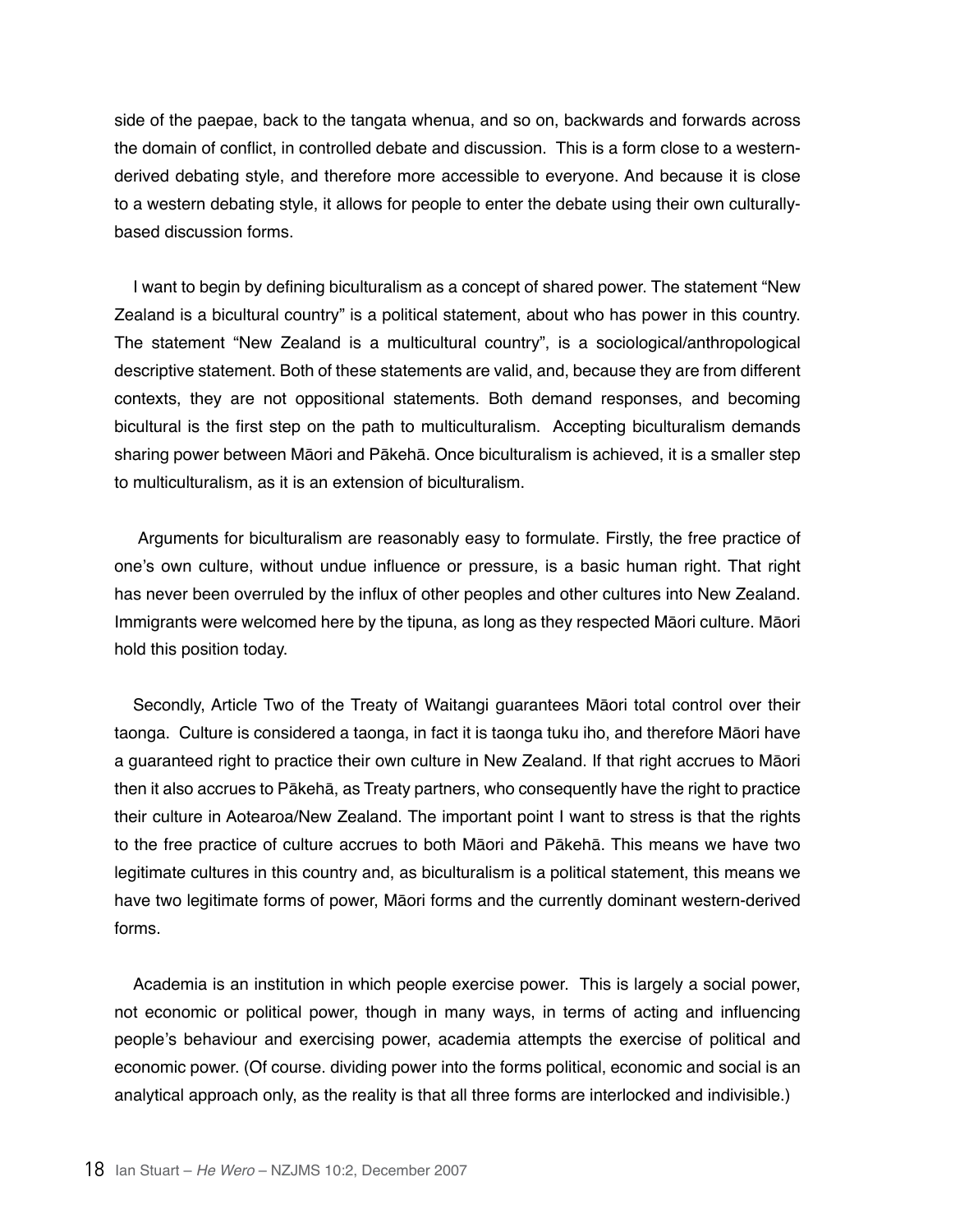Our academic system traces its roots to the European university systems which have been adopted in our former British colony. Within this system we have learnt the conventions of our discipline. We can all cite the whakapapa of our ideas, and each of our individual whakapapa of ideas will be different. The basic outline of my own might look like; Marx, Gramsci, Adorno, Lazarsfeld, Habermas, Hall, Bourdieu, Said and Spivak. But in learning the concepts of Media Studies, we have adopted the epistemologies, the research methodologies, as well as the oral and written forms of presentation, of the western-derived academic systems. In such an adoption exists an exercise of power. This is the power to research, the power to critique, the power to write and publish, the power to comment and the power to teach. This power is granted only to those who know and use the acceptable forms and can cite an acceptable whakapapa of their ideas, in the acceptable form. Within our whare wananga we teach those institutional forms that we have learnt, giving top marks only to those who learn them best. Only those who have learnt to use the correct forms can publish in our journals. This is the editorial/peer review process, and the base values of these judgements lie in our Europeanderived academic culture. I would argue that this means those who have accumulated the appropriate symbolic capital, who know the codes of academia, (Bourdieu 1984, 1993) are allowed to participate, those who don't know are excluded – an exercise of power. But that exercise of power privileges a few and disadvantages the many. It especially privileges those with the Pākehā cultural capital to enter our teaching institutions where academic capital can be easily added to existing cultural capital. Those who have only Māori or Pacific cultural capital have small chance of success in academia.

For the Media Studies academy to become truly bi- and multicultural, the power to speak must be shared amongst other cultures. Here, the concept of a discussion about biculturalism in the New Zealand Media Studies context is important, because it is through the discussion that we not only learn what biculturalism means, but we also begin to practice biculturalism. This means the discipline must be open to culturally different ways of presenting information (hence the construction of this piece as a whaikōrero), as well as culturally different ways of conceiving and theorising social interactions and of explaining social systems, especially those around the mass media. Once we have changed the conventions of debate, and can allow for different ways of working within Media Studies, we need topics to approach from bicultural and multicultural perspectives, to which I now turn.

Just as our academic system is the product of one particular culture, our mass communication technology and forms are also products of the same European-derived cultures. The mass media system has grown up with our mass society and *The Structural Transformation of the*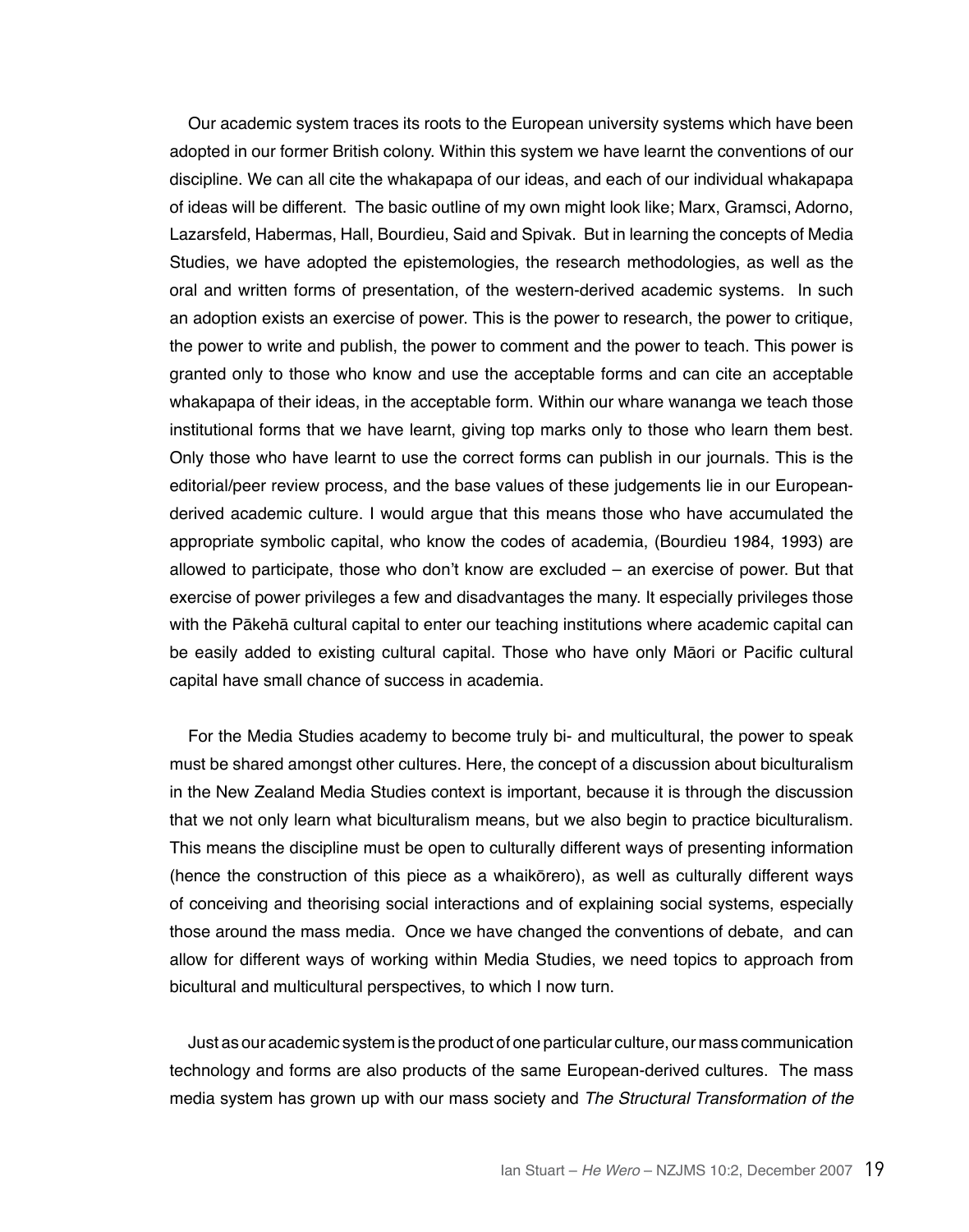Public Sphere (Habermas 1962) presents one way of looking at the evolution of the mass news media intertwined with the evolution of our political processes. Now, other cultures are taking the mass media and using it to produce their own. However, the mass media is not culturally neutral; we are, in fact, studying a product which interacts with and changes the culture within which it is placed, and, by doing so, changes itself. This adoption of technology and forms into different cultures offers new and interesting cultural interactions, new sites for study, research and potentially new ways of theorizing social interactions around the mass media. It especially offers new opportunities for expanding theories outside the westernbased ways of conceptualizing used by our academic discipline; opportunities to seek theories drawn from, and based within, the different cultures in Aotearoa/New Zealand who are using the mass media.

But, to frame this discussion, I want to call into question the objectivity of the academy grounded in one culture, studying the cultural products of another group, critiquing and theorizing about them as if they are the products of the academy's own culture. During the 80s and 90s Friere's concept of conscientization (Friere 1996 (1970)) was used extensively amongst groups working with indigenous people. However, to expect indigenous people to assume a Marxist perspective, which is what Friere's conscientization implies, is in itself a coloniser's expectation. To expect Maori to adopt a Marxist position is simply to colonise them with more Eurocentric ideas and analysis. I want to apply the same concept to the mass media technologies and systems, and argue that expecting indigenous people to use the mass media systems in the same way as the European-derived cultures is to make assumptions of assimilation at best, or colonizing at worst. As indigenous people adopt the mass media into their own culture, they should be allowed to do so on their own terms, according to their own needs and desires and in ways compatible with their own cultures. And to be free to explain that use, to theorize mass media, according to their own culturallybased understandings of social functions.

Here I am arguing for an implementation of the implications of Said's concept expressed in Culture and Imperialism. He states:

Westerners have assumed the integrity and the inviolability of their cultural masterpieces, their scholarship, their worlds of discourse; the rest of the world stands petitioning for attention at our windowsill. (Said 1994: 259)

Said argues that the radical position of stripping culture of its time, place and affiliations is incorrect, and that the correct study is of the interactions of the whole community and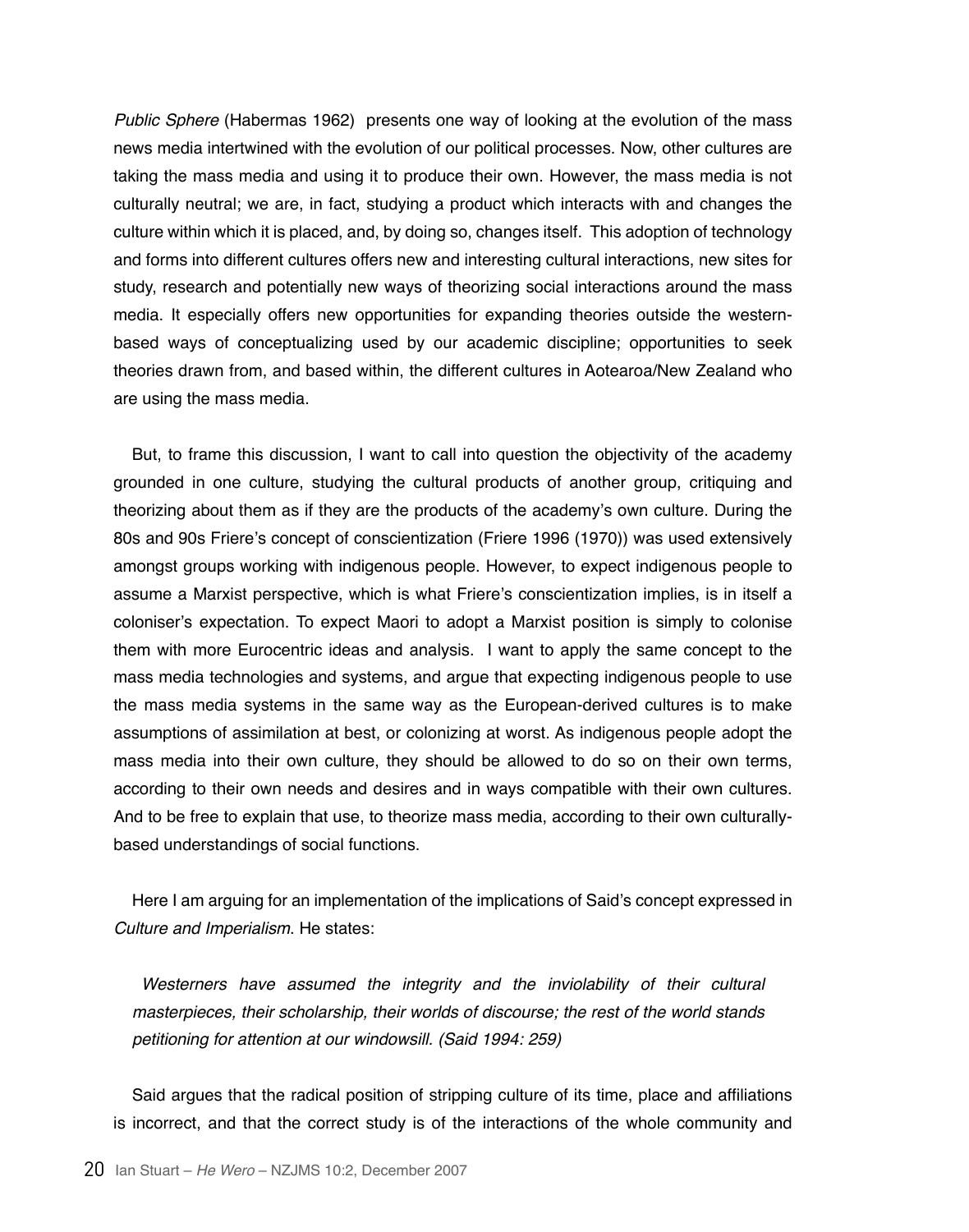the recognition of "interdependent histories". It is this recognition of New Zealand's social interdependences and interactions that presents the opportunity to create a bicultural and multicultural Media Studies in which different voices are free to speak in their own culturally appropriate ways, and from which will arise a truly New Zealand discipline of Media Studies, with a major contribution to make on the world stage. This will not be a Media Studies split into a Māori section, a Pacific section, a Pākehā section; rather it will draw on several different cultural strands to create a unified approach – a New Zealand Media Studies.

Taking the academic discipline as exercising social power through its institutions, the academy attempts to force indigenous people into its own culturally-based ways of seeing and interacting with the world. Every time people view a cultural product from the mass media, whether it is print, film, radio, television and now digital information, it is read from a particular cultural perspective. For Media Studies academics this perspective is not necessarily as part of an intended audience with a preferred reading, but also as part of a Media Studies discourse, with its own academic reading. However, within that discourse we still bring our cultural biases, cultural judgements, value judgements and expectations. This means the academy does not stand apart from culture to criticise culture. It has no objectivity based on an extra-cultural position. It is an inherent part of any culture and is threaded with those cultural perspectives.

Some of what I am challenging the Media Studies academy to do is already happening, as Media Studies examines the differing media products within a multicultural media-scape. However, that examination is still based within European-derived theories and methodologies, which, I acknowledge, produce useful information, analysis and perspectives. I have used such analysis and approaches myself to investigate the Māori media in particular. However, a truly bicultural and multicultural discipline will only arise when other culturally-based approaches are used.

I would like to start part of my discussion by looking at the concept of humour. Humour is generally recognised as culturally based, and not all humour transfers from culture to culture. In the New Zealand mediascape, both The Kumars at No 42 (Evans and Brigstocke 2001). and its predecessor Goodness Gracious Me (Wood 1998) use humour which is very much appreciated by a New Zealand audience. However these programmes are products of a particular cultural context. They have been created by one small British group (largely British-born people of Indian descent) for a wider British audience. As with any humour of this nature, they contain social comment. Questions can be asked such as: What are these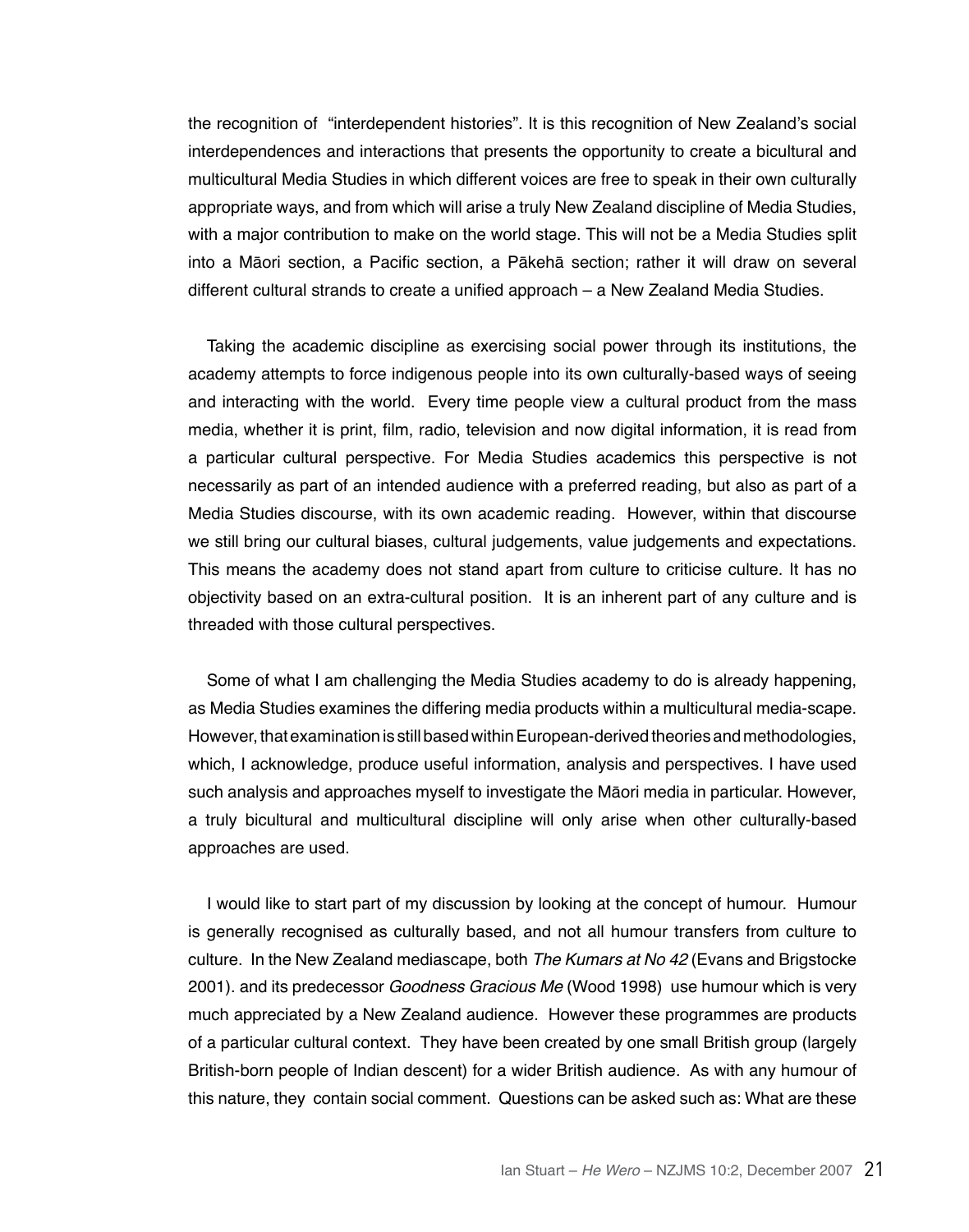cultural producers saying about themselves to the wider audience they are broadcasting to? What are they saying about themselves to their cultural and social contemporaries? What are they saying about British people amongst whom they live?

In New Zealand this programme is also regarded as very funny - I appreciate it, as do many other people I know. But there are many other questions we can ask about the reception of this programme in Aotearoa/New Zealand, both in terms of the viewing audience and our own reception as academics. What is the reading that we give to the text in this programme in New Zealand? We are not part of the audience this programme was made for, so are we reading the text in the way the producers intended? We may well share an overall reading with the producers, but what of the subtleties? What of the connotations? What about the narratives on which these cultural products are based? Do we completely understand the narratives of Indian descendents born in Britain? Or are we reading this programme from our own narratives about Indian-descent people born in Britain? Do we have the cultural capital to even comment?

All this means we bring a particular cultural reading to television programmes, whether it is as part of an appreciative audience or part of academia. If we then move that concept to the products of a different culture within New Zealand - Māori television, Māori radio – and apply this idea, there are many questions we can ask. I ask these questions as both a challenge to the western-derived knowledge system but also as potential research questions: What is the cultural knowledge we bring with us? Do we judge the products of Pacific Island radio based on our narratives about Pacific Islanders in New Zealand? Or do we judge them based on Pacific Island narratives of life in New Zealand? Can we view these programmes, critique and discuss them in their own cultural context? Do we have the necessary cultural understanding to appreciate the full context? Do we have the cultural capital to be a functioning part of groups other than our own? And if not, how do we critique and comment on them? What are these programme makers saying to the rest of us? What are they saying to themselves? What are they trying to say about the interactions between the different cultures that live in New Zealand? What kind of readings have they given these cultural products? We can watch programmes like *bro-Town*, laugh and think that we have got the preferred reading, but have we? Just because the apparent message that we read into these programmes is sympathetic rather than oppositional, is that the reading that the producers of these programmes actually want us to get? Or is there a different kind of reading of the text that these producers are trying to impart?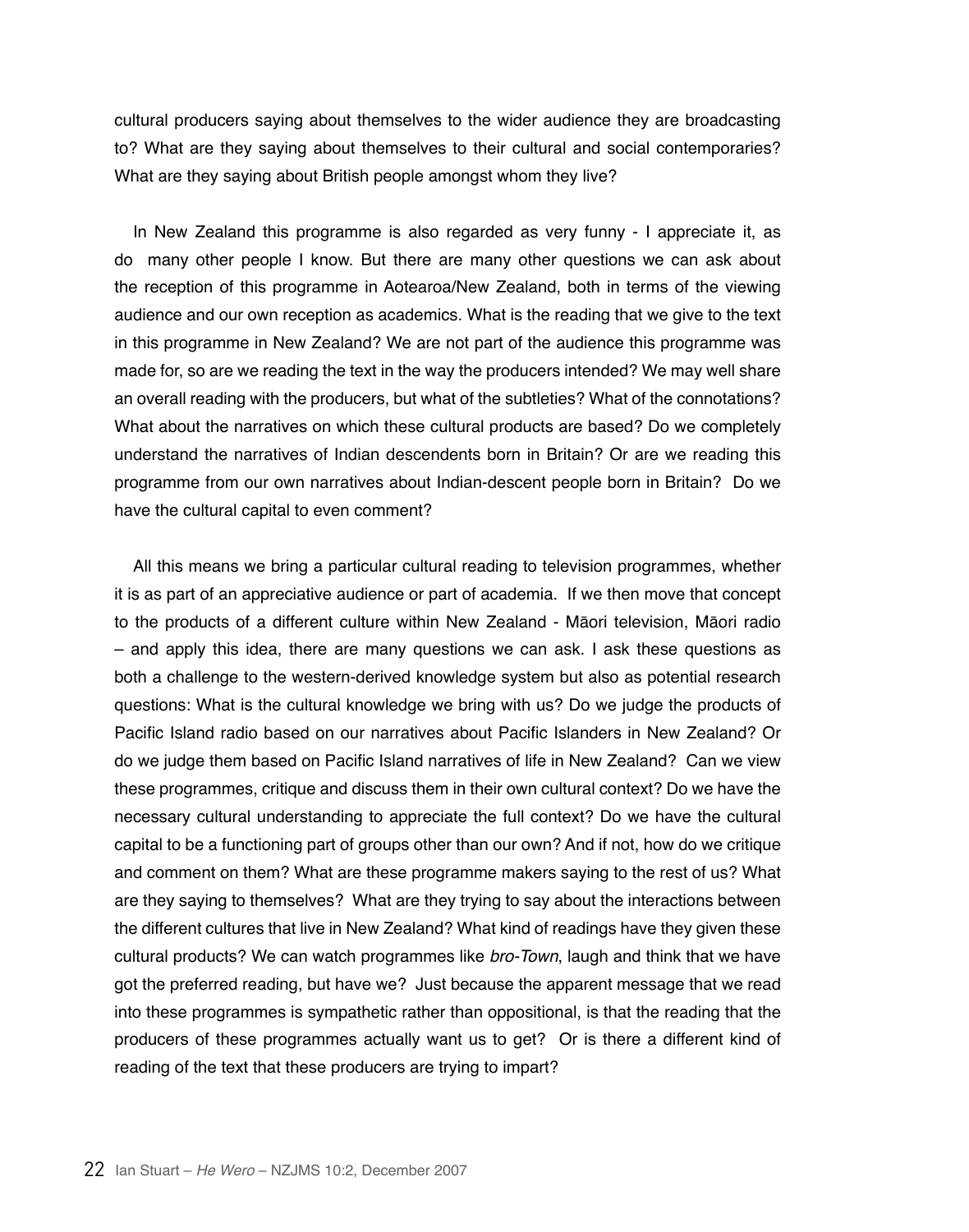Moving to a wider view, Māori have established a network of radio stations across the country, and what appears to be a viable television channel. Both radio and television were established to promote te reo and tikanga Māori. The drivers behind these moves to establish a modern Māori media recognise that the mass media systems are cultural reproduction systems and Māori wished for their own, rather than relying on the western-derived and western-centres cultural reproduction systems. But will a Māori mass media system achieve Māori aspirations? Is it possible to do this? How does the mass media really interact with Maori culture? How do we take cultural products from one culture and interact with them in a different culture? What meanings do these products have in a different culture?

We can begin to explore this issue by using a physical example - an artefact such as a pounamu pendant. Within Māori culture, pounamu is very highly regarded; it is the blood of the taniwha Poutini and all objects made from pounamu are considered taonga. Wearing these products made from pounamu holds significance for Māori and Pākehā. For Māori a pendant shaped like a mere may be a symbol of spiritual and temporal power. Tiki is an atua with an assigned role in the Māori pantheon and is worn as a symbol with specific meaning. These can also be family heirlooms. However, when a Pākehā wears a mereshaped pendant it can have no similar significance. A Pākehā has no spiritual or temporal power within te Ao Māori. Therefore the symbol in that sense is meaningless. However, the symbol has a different meaning for the Pākehā wearing it: pounamu jewellery has become a New Zealand icon, and a symbol of identity. Pounamu pieces worn by Pākehā have significance because it is pounamu - the shape may be purely aesthetic. This means that the products of one culture change meaning when taken into another culture.

Now we can look at the media and say it creates cultural products. I would suggest that these cultural products also change meanings as they change culture, and this opens a site for research, with many questions surrounding the interaction between the mass media systems and the culture.

Here is a site for new work and new theories of media/audience interactions. The products and interactions of other cultures' adaptation of the mass media technologies and forms may well be open to critique and theory based in western approaches, as such analysis may tell us something valid and useful. However it might be more useful to look to different cultural explanations of media interactions, and therefore to new theories of the media and its interactions with societies. Can we develop a New Zealand Media Studies which draws together different threads and cultures to present new theories and concepts of media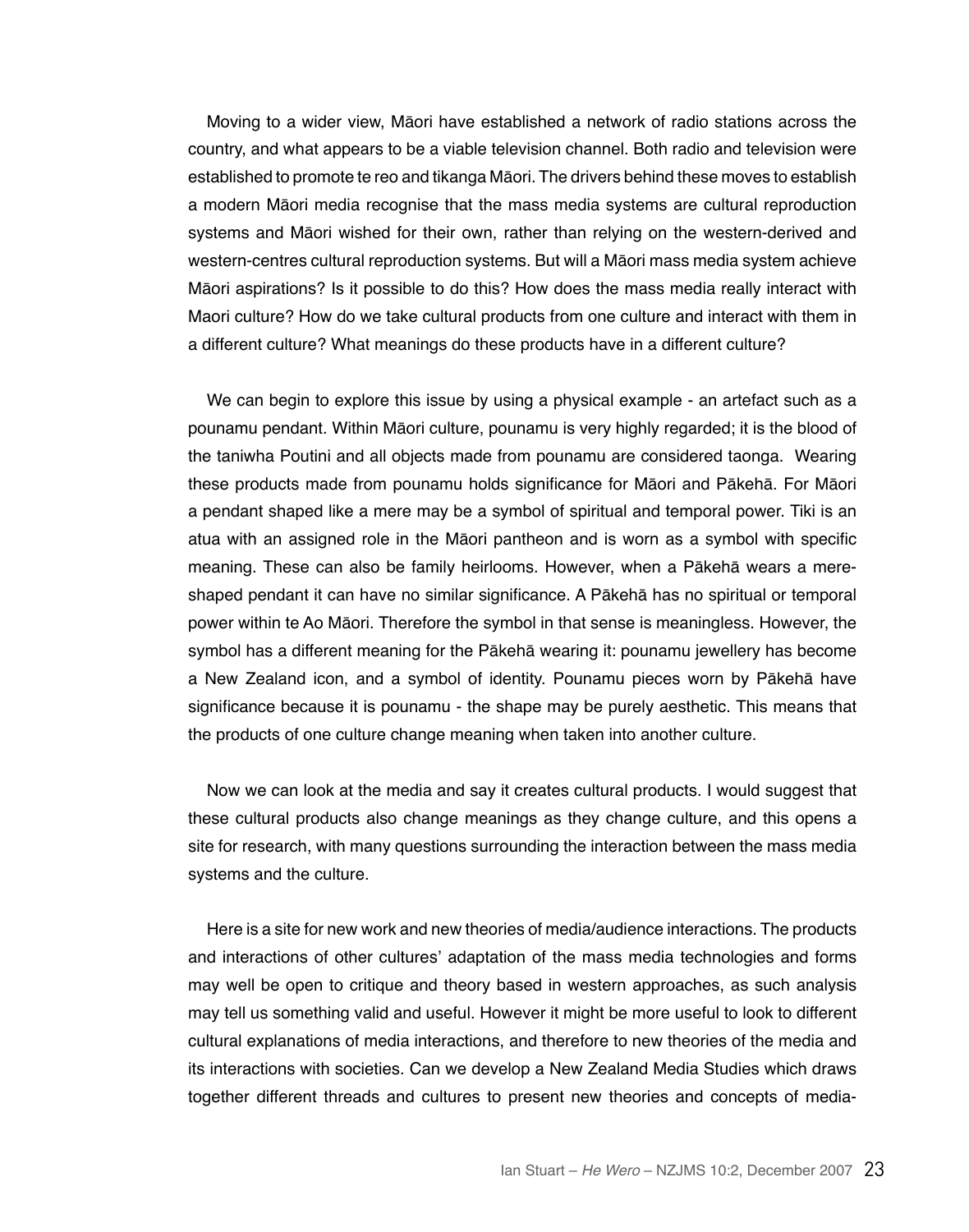influenced social interactions? Now that we have a developing multicultural media-scape, with a multicultural audience, can we theorize the multiple possible cross-cultural interactions and inseminations amongst the audience? What is the effect on our New Zealand social imaginaries of such a variety of images, languages, interactions, music, story-telling and information? Our western-derived culture has theories and analysis to answer many of these questions, but what answers to these questions would Māori, New Zealand Samoan, New Zealand Chinese, New Zealand Tongans, New Zealand Fijians or New Zealand Thai give if they were asked to answer from within their own culture?

In his concept of system and lifeworld Habermas (1987) offers a further site for bicultural and multicultural research. In broad-brush terms, Habermas argues that the "system" colonizes the "lifeworld" and the mass media is part of the "system". Habermas' concept is also related to the notion that the mass media functions as a cultural reproduction system, which is why Māori wanted their own media. However, this approach is firmly grounded in western approaches and theorizing, in which the mass media is part of the hegemonic processes of society. What needs to be addressed is the extent to which we can apply this characterisation to the developing multicultural media-scape in Aotearoa/New Zealand. Research can centre on questions such as: How does the Māori media interact with Māori lifeworlds? How does Pacific Island radio interact with New Zealand-living Pacific Island lifeworlds? (As Māori and Pacific Island radio offer sites of resistance to the dominant New Zealand culture it is unlikely they are sites of colonization by the system.) Or, if they are sites of colonization, in whose interests are they acting? Can we divide these groups (cultures/ ethnic groups) into civil and civic society? How do the concepts of private and public apply in these cultures? Are the interest groups exercising power directly involved in the media arenas, or do they exercise power from a distance? And how are all our different culturallycontexted mass media systems interacting with each other? How are they interacting with the various cultural groupings in New Zealand?

What I am proposing is a research project in which every question, every critique and every criticism, rather than challenging validity or theory, becomes a departure point for research. For instance, one possible critique of this kōrero is that it takes an essentialist approach to culture. That is a valid criticism within western paradigms. I would want to defend my position a little and say that the theoretical base on which that critique is made is mono-cultural, but I do not wish to rely too heavily on that response. Rather, many Māori, especially those operating in cultural areas, have adopted an essentialist approach to their own culture in the face of the overwhelming in-coming dominant culture, and by their own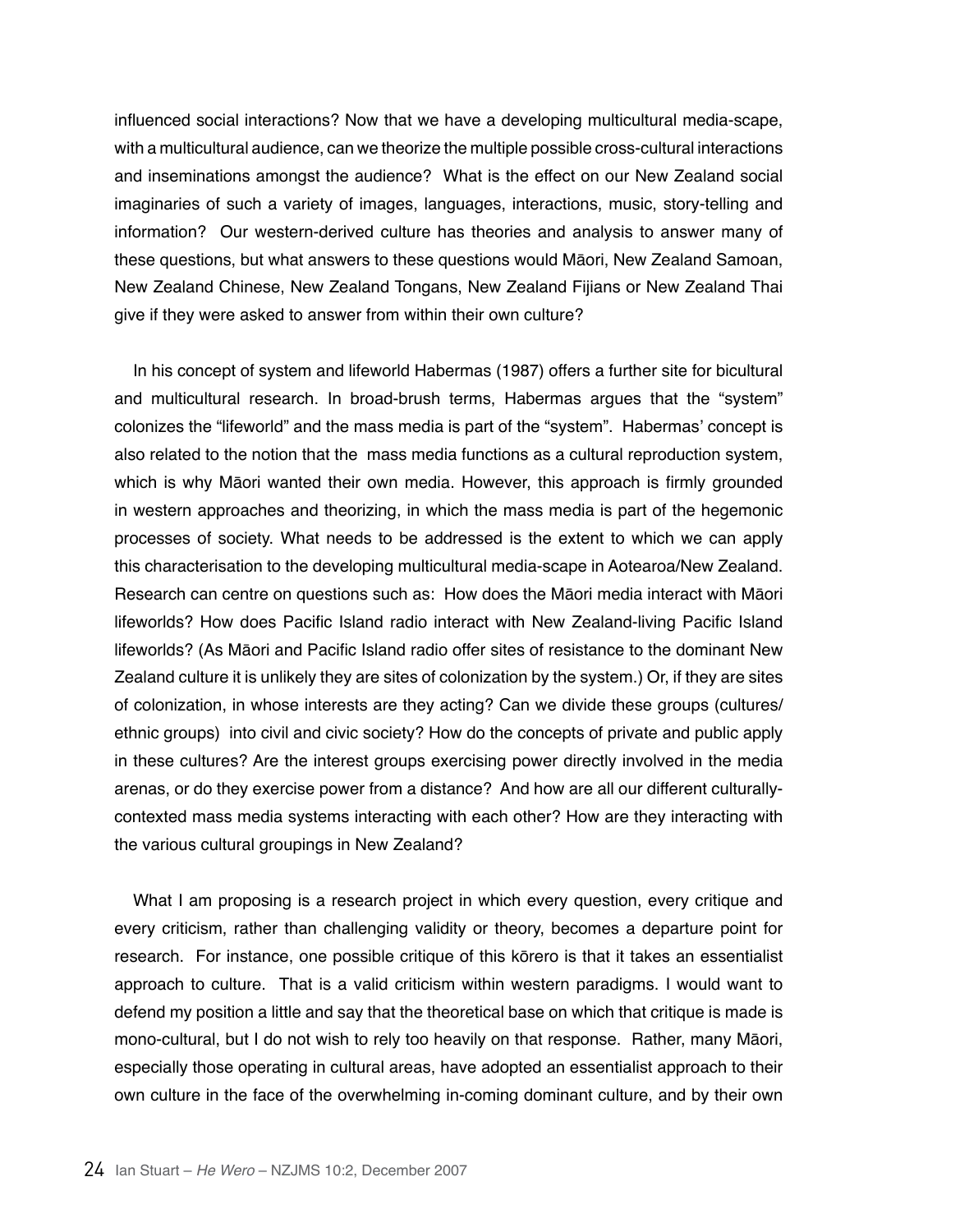efforts to hold onto Māori culture. Pākehā too, are good at telling Māori what their culture is, – it is this, but it is not that - and in doing so form an essentialist position. This raises the question: What does this mean for the portrayal of Māori culture through radio and on television? One criticism I heard during the 1990s was that MaiFM was "not a real Māori radio station". If that is the case, what does a "real Māori radio station" sound like apart from the compulsory percentage of te reo Māori? What culture must a "real Māori station" draw on or portray? Does Maori radio need to come from what has been called the marae-based culture? Can Māori radio reflect the realties of modern urban Māori culture? Is that acceptable to the marae-based Māori? The critique that an urban Māori-run radio station is not "real Māori" comes from an essentialist view of Māori culture and denies legitimacy to the urban cultures, an untenable position. The same people who previously criticised MaiFM as "not real Māori" also supported the foundation of our Māori television channel, which is not operating from an essentialist position, but offering a wide range of 21st century Māori broadcast products, and appealing to a Pākehā audience as well. Can this apparent contradiction be answered through western-derived approaches, or must it only be answered through Māori approaches?

For several years now I have been considering this question in a number of different forums and arenas. Stripped to its basics, when someone is sitting on a couch watching television, whose culture is that person participating in? Does it matter what television programme they are watching? I have no predetermined answer to this question, rather I am still exploring the implications of the question.

The actions of sitting on the couch watching television would seem to be participating in Pākehā culture. This is because the cultural context, rather than the action, appears to be Pākehā, especially as there is no historically-derived kawa covering that set of actions. The actions of sitting on the couch watching television are common to people of many cultures. The action is forced by the television itself, which demands attention. As television comes from Pākehā culture, so, perhaps, does the action of watching it? But if this is true, then attempts to promote Māori culture through television are immediately undermined. However this is not an answer that Māori want to give, even though it is the most obvious answer. If the answer is that people are participating in Māori culture, then the cultural context is dependent on the programme being watched, and therefore Māori culture itself is changing - it is becoming a mediated culture.

As Māori have adapted many practices, manufactured objects, materials, food and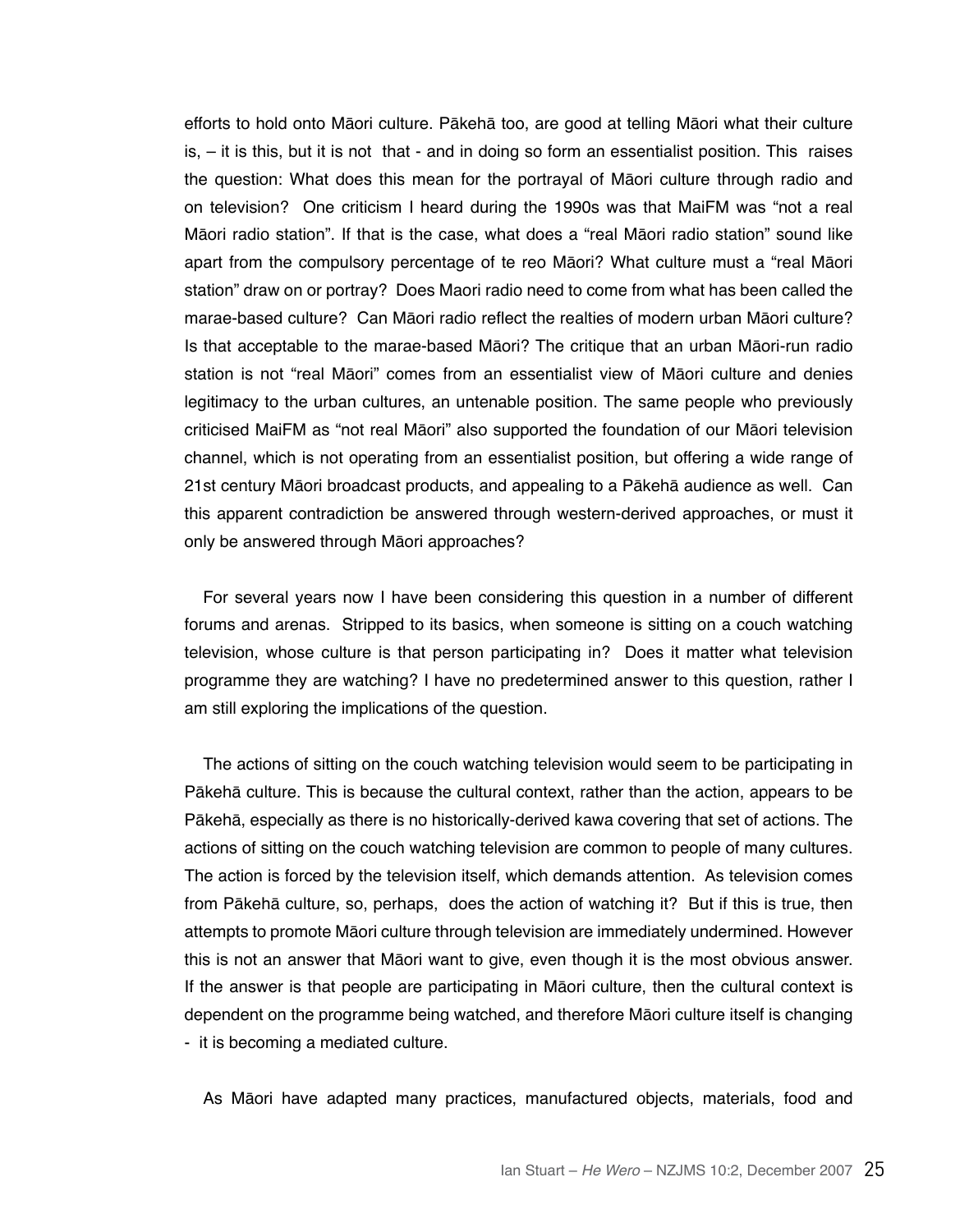artefacts from European-derived cultures into their own, this is not an especially new situation. Each adoption has produced new kawa, such as the adoption of tables, with the accompanying kawa most New Zealanders are familiar with: do not sit on tables or change babies on food tables in a Māori environment. But adopting mass media technology and approaches into Māori culture is a new situation. (Māori operated newspapers in the 19th Century, but I would argue that the contemporary Māori media is a wholesale adoption into the culture which has never before been seen in Aotearoa/New Zealand.) This will force culture change because the mass media is not culturally neutral. Very few objects, institutions and practices are culturally neutral, but the mass media has a high degree of process/culture change attached to it. So here we have an excellent site of possible research, in (at least) two areas.

Firstly, Māori television will force cultural change through interaction with the mass communication systems, a prime site for New Zealand Media Studies work. Using European-derived theories and approaches of academia for the research will produce valid and interesting results. But using other epistemologies and methodologies will produce different, and in many ways, new and more interesting results. But this will happen only if academia allows the natural expression of those epistemologies through different cultural ways of speaking.

Secondly, Māori are starting to use mass media technologies in different ways. Many of my Pākehā friends and colleagues watch Māori television even when they do not fully understand what is being broadcast - "because I like the visuals" or "because it is more interesting". Here we have another site for research: Do Māori mass media styles differ from other mass media styles? If so, in what ways? But rather than use exclusively Europeanderived critiques and approaches, what are Māori critiques and explanations of their styles? And further, what impact will the interaction with Māori media have on Pākehā who watch this television station? Listen to Maori radio? How will Māori television and radio impact on Pākehā lifeworlds? How will Māori television impact on Pacific Island lifeworlds? If it offers a site of resistance and cultural recognition/pride it must have some impact on our Pacific Island communities. What are the Māori and Pacific Island answers to these questions?

In another area, I have been considering the impact of the news media on Māori decision making processes. Our European-derived news media has grown as part of our Europeanderived democracy (see, for instance, Habermas 1962) Our decision-making processes are intertwined with the news media, with reports of decisions made, with discussion about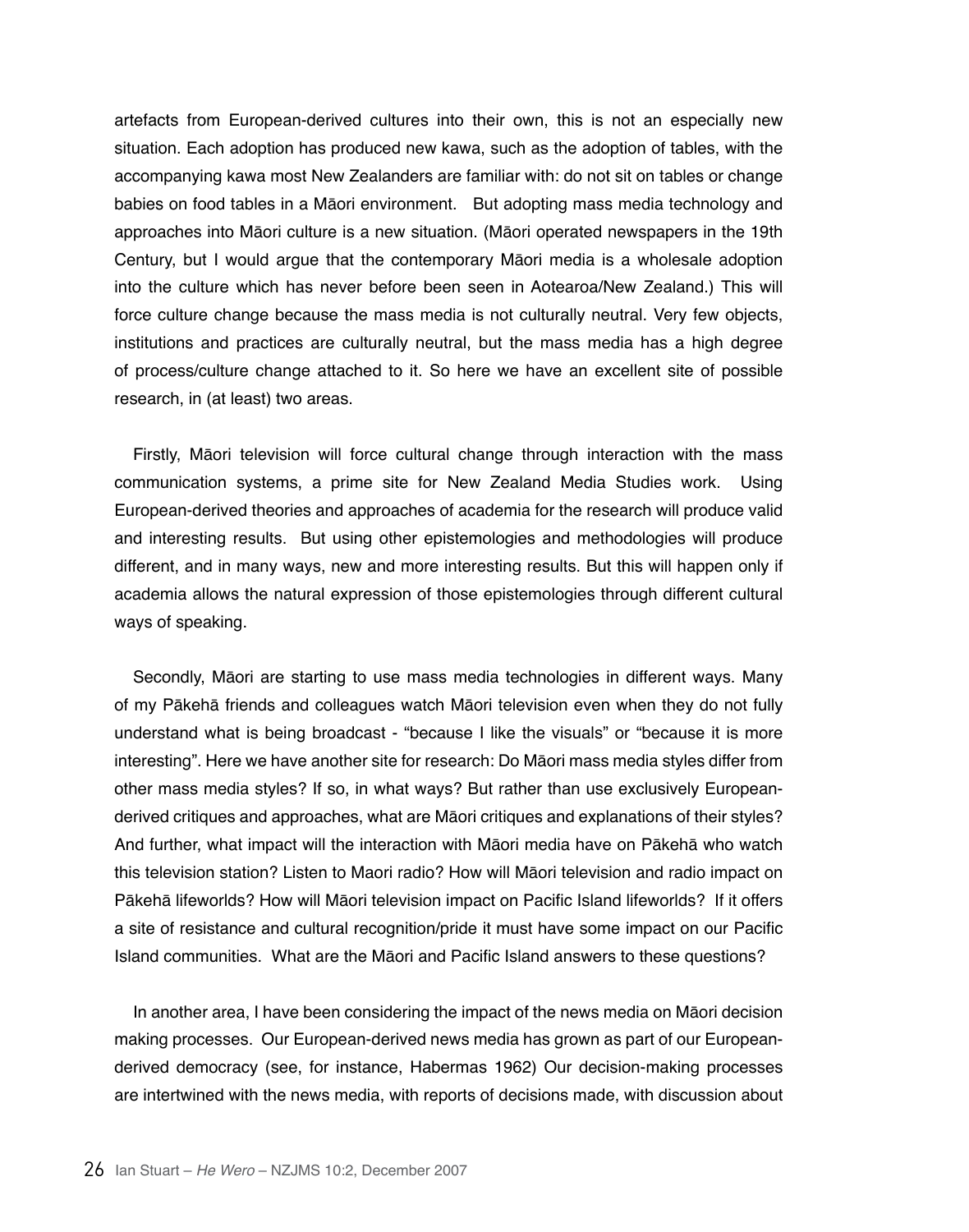possible decisions and issues involved in each decision. It is a group process opened to all by the news media. Some decisions may even be overturned by public pressure, such as by the use of petitions, further debate and public argument.

Māori decisions, on the other hand, are made in hui, on marae, where those present participate in the decision-making process. What is given to people outside the hui is only the final decision. The arguments, discussion, and who was on which side of the argument are left within the hui. Opening such hui to the news media opens up the decision making process to public scrutiny, and to further public comment. This is not kawa, and is the reason why many Māori are uncomfortable with news reporters attending hui. The right to attend public meetings and for news gatherers to report fully on meetings is integral to the European-derived cultures, but is foreign to Māori and other cultures. This came to a head at Te Tii Marae, Waitangi, in February, 2005, when the mainstream news media was excluded from the proceedings, with attendant public comment and debate. My point is that here we have other sites for research – the interaction between Māori decision-making processes and western-derived news techniques, and the potential change in Māori decision-making processes because of interaction with the Māori news media. There is also the question: what kind of reporting processes are Māori developing within a culture which has different group decision-making processes?

In answering the questions I pose, we have the work of people like Linda Tuhiwai Smith (1999) and Evelyn Stokes (1985) with the beginnings of Māori epistemologies and methodologies which we can apply to our discipline. These approaches are linked to Māori ways of speaking and presenting information, So we must allow these different ways of speaking to enter our forums, our journals, our discourses. In doing so we will become truly bicultural. Once we have become bicultural, and have allowed different voices to speak in different ways, with different theorizing, it is a small step to open the discipline to other cultural approaches – other Pacific voices and the range of Asian voices.

When we come to the idea of the multicultural approaches, we have in New Zealand a real multicultural mediascape. We now need to create real multicultural academic landscape to match. It will be in the reconception of New Zealand's social interdependences and interactions which are mediated by our mass media systems that the opportunity to create a bicultural and multicultural Media Studies exists. We must allow new voices and approaches to enter the whakapapa of Media Studies in Aotearoa/New Zealand. Then we will have a bicultural and multicultural discipline with important offerings internationally. This would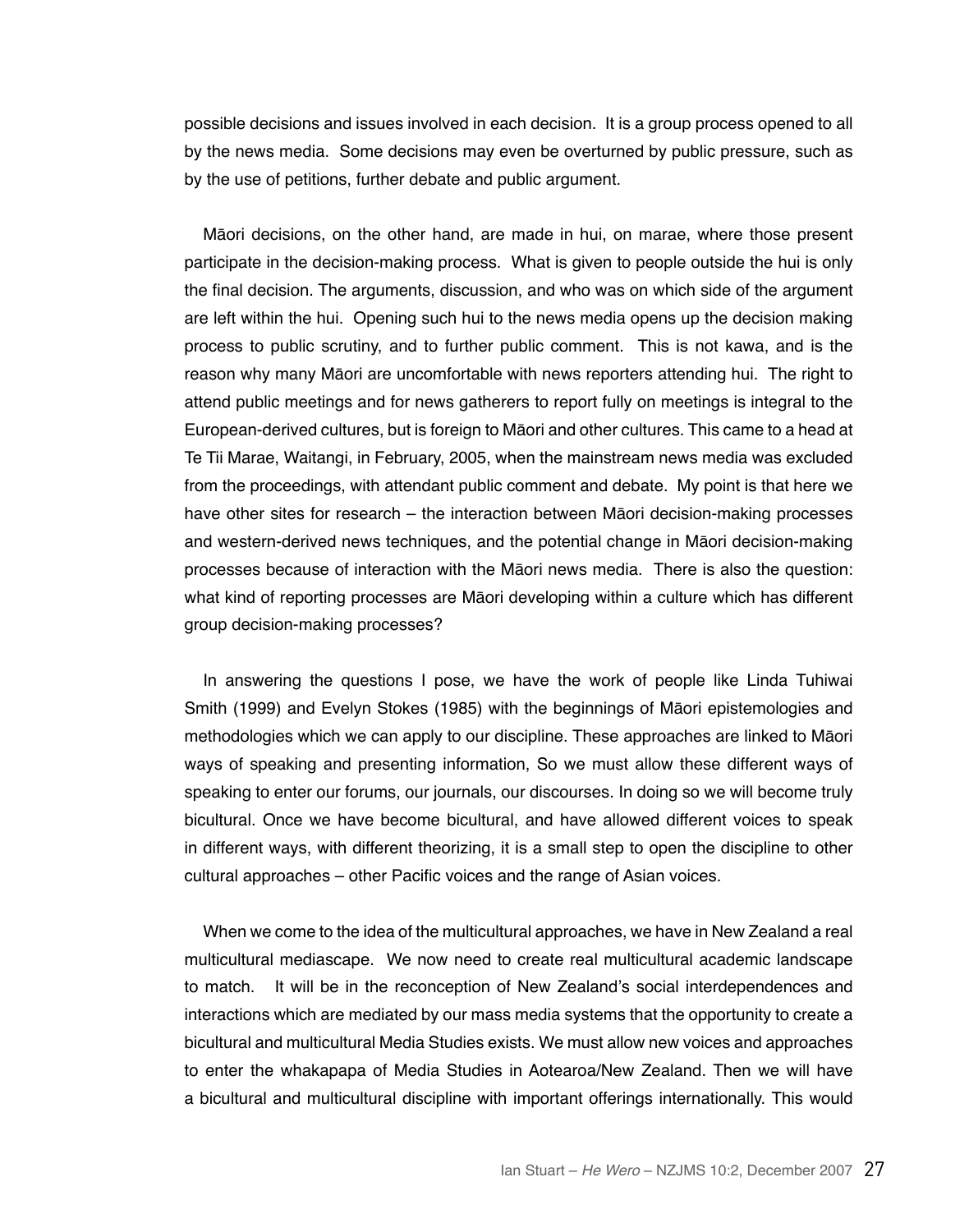make a significant contribution, I believe, to Media Studies in general, with our changing multicultural world and communication systems, without cultural boundaries.

I want to end with Spivak's words of hope for the future:

What I would look for rather is a confrontational teaching of the Humanities that would question the students' received disciplinary ideology (model of legitimate cultural explanations) even as it pushed into indefiniteness the most powerful ideology of the teaching of the Humanities; the unquestioned explicating power of the theorizing mind and class, the need for intelligibility and the rule of law. (Spivak 1988)

It is usual to end a whaikōrero with a waiata, impossible in a written format. So I will conclude with this whakatauki.

Nau te rourou, naku te rourou, ka ora te iwi. Nō reira tēnā koutou, tēnā koutou, tēnā koutou katoa!

## **References**